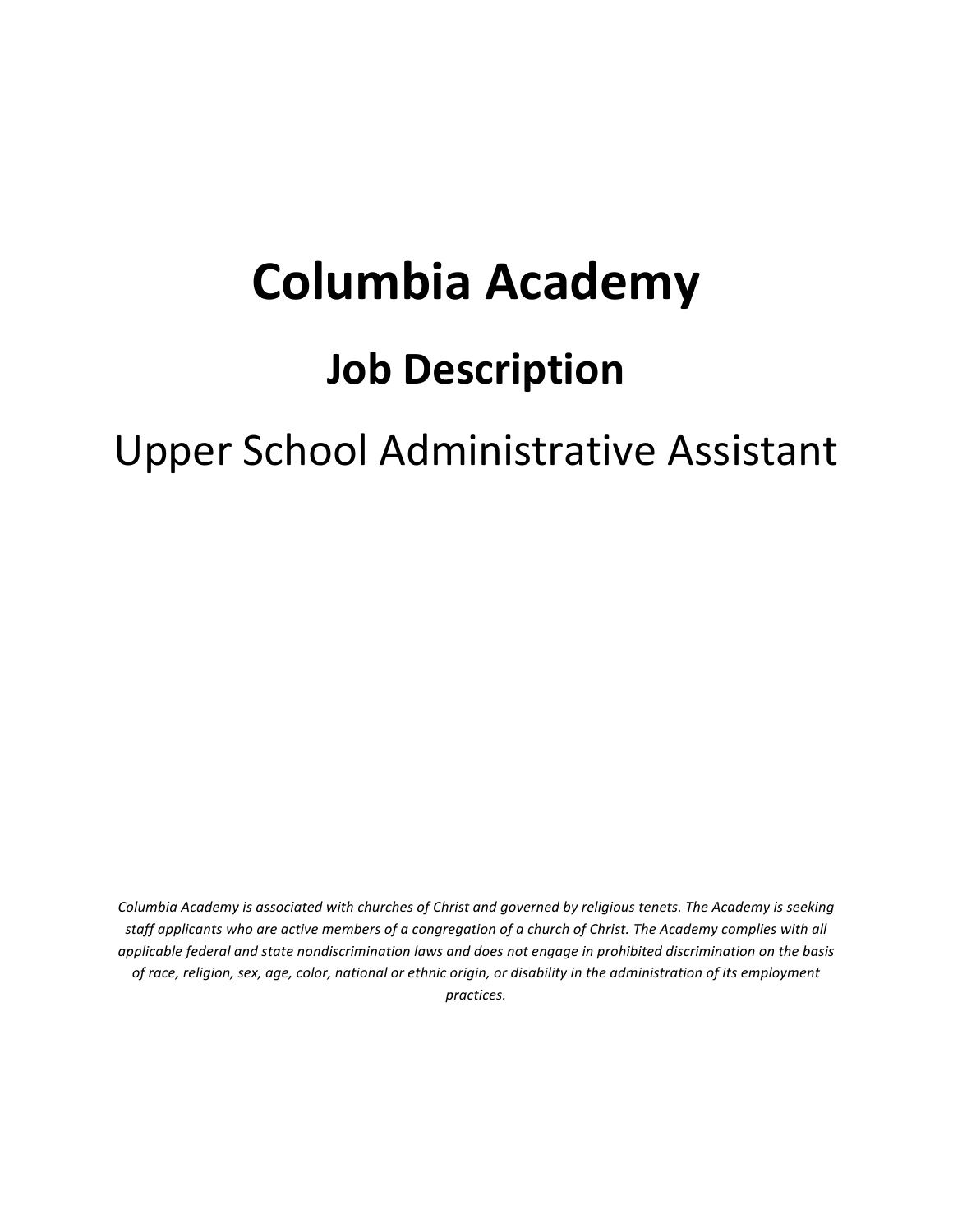| <b>TITLE:</b>          | UPPER SCHOOL ADMINISTRATIVE ASSISTANT    |
|------------------------|------------------------------------------|
| <b>REPORTS TO:</b>     | UPPER SCHOOL PRINCIPAL                   |
| <b>PAYROLL STATUS:</b> | SALARY NON-EXEMPT. FULL-TIME. TEN MONTH  |
| <b>TYPICAL HOURS:</b>  | 7:30 - 3:30 WITH A 30-MINUTE LUNCH BREAK |

#### **PURPOSE AND SCOPE OF THE POSITION**

The Upper School Administrative Assistant reports to the Upper School Principal and assists in the overall operation of the Upper School at Columbia Academy. The Administrative Assistant will handle a variety of tasks and assignments and work with the Principal in maintaining a positive, student-centered environment.

#### **MAIN RESPONSIBILITIES AND JOB TASKS**

- 1. Communicate with parents and visitors personally, as well as via phone, email and postal mail.
- 2. Maintain up-to-date student data in RenWeb including class and activity rosters, student grades and allergy list.
- 3. Coordinate the Upper School calendars for events, cafeteria cleaning, senior signings, shadowing days, etc.
- 4. Provide administrative support for the Director of Spiritual Development.
- 5. Send emails, newsletters, and upcoming event notifications.
- 6. Scanning, copying, faxing and printing for faculty and students.
- 7. Maintain and order office, copier and printer supplies.
- 8. Maintain forms notebook for faculty and staff.
- 9. Check in and distribute passes to tardy students.
- 10. Coordinate business matters with the Business Office including making deposits, submitting check requests, work orders and absence forms.
- 11. Provide medication for ill students; maintain log for medication given; maintain snacks, water, insulin, etc. for diabetic students.
- 12. Perform other duties as assigned by the Upper School Principal.
- 13. Abide by all school policies, including, but not limited to, the faculty-staff handbook.